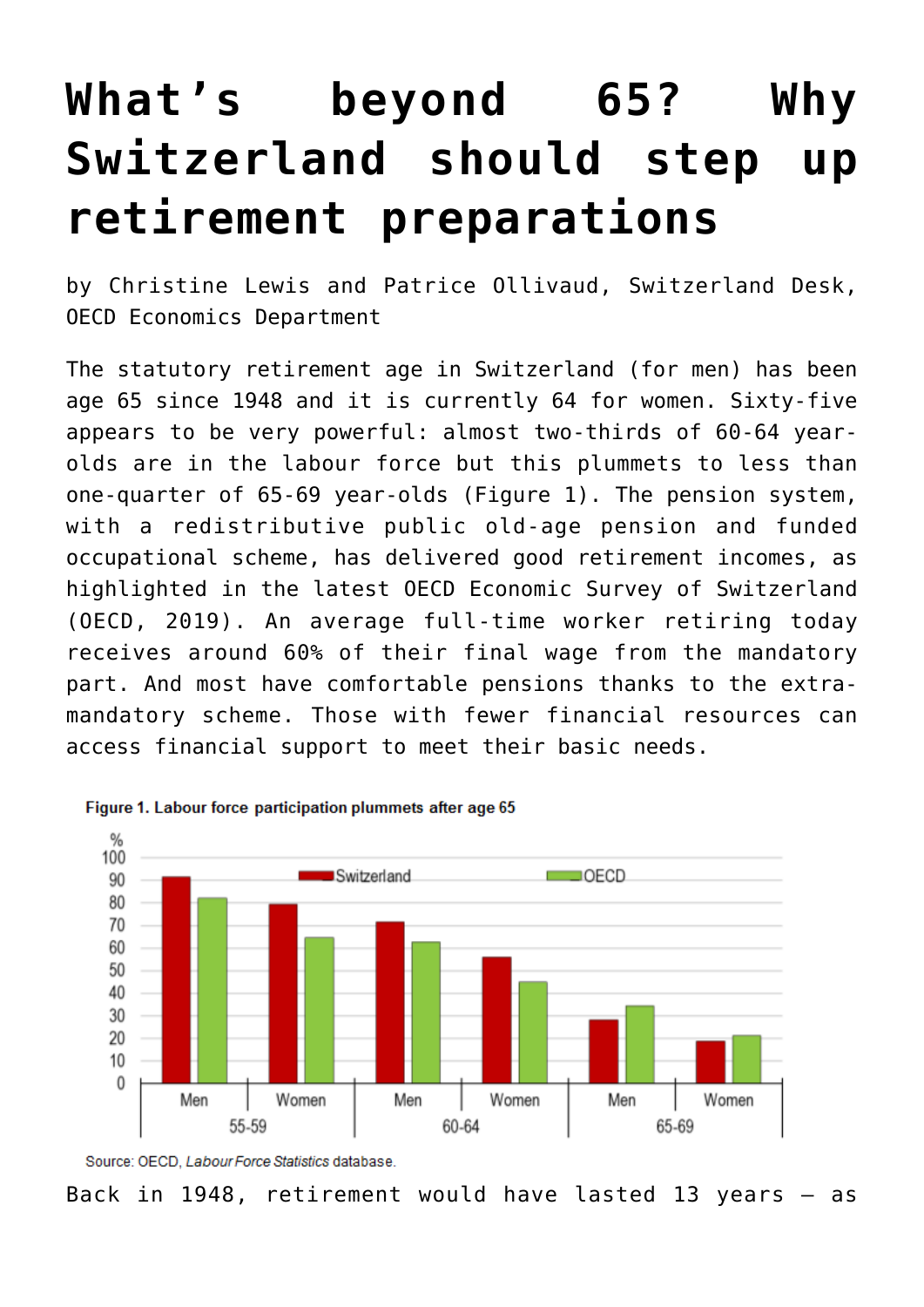against the 21 years a 65 year-old today can expect. On current policies, someone starting work today could look forward to some 25 years of retirement, or longer if mortality rates keep improving. But they would have a lower replacement rate of around 40% of their final salary at retirement from the mandatory pension. At the same time, the too-high conversion rate in the occupational scheme (converting assets into an annuity) is reducing future pension benefits.

Meanwhile, the pace of demographic change is quickening as baby boomers retire. This will place upward pressure on ageing-related public spending (OECD, 2019a). Moreover, the ratio of workers to retirees is likely to fall from 2-to-1 to around 1-to-1 by the early 2040s.

Thinking about working lives beyond 65 will help keep future generations on track towards the comfortable retirement enjoyed by many today. Elsewhere "age 67" is becoming the "new 65" (OECD, 2019b). Some countries, like Denmark and Portugal, have linked the retirement age to all, or part, of increases in life expectancy. For these reasons the Survey recommends:

- Gradually raising the retirement age to 67 and then linking it to life expectancy. This would boost retirement incomes, help fund public spending and shore up the finances of the public pension system.
- Reforms to help people work into older age. Switzerland's annual conference on old-age workers could find ways of introducing greater flexibility into the wage-setting system to tackle the seniority wages that make older workers more expensive. This could include training opportunities to help workers upskill. Social security contributions increase sharply with age; this could be flattened.
- Updating elements of the pension system, and in particular, lowering the conversion rate and making it a more flexible technical parameter.